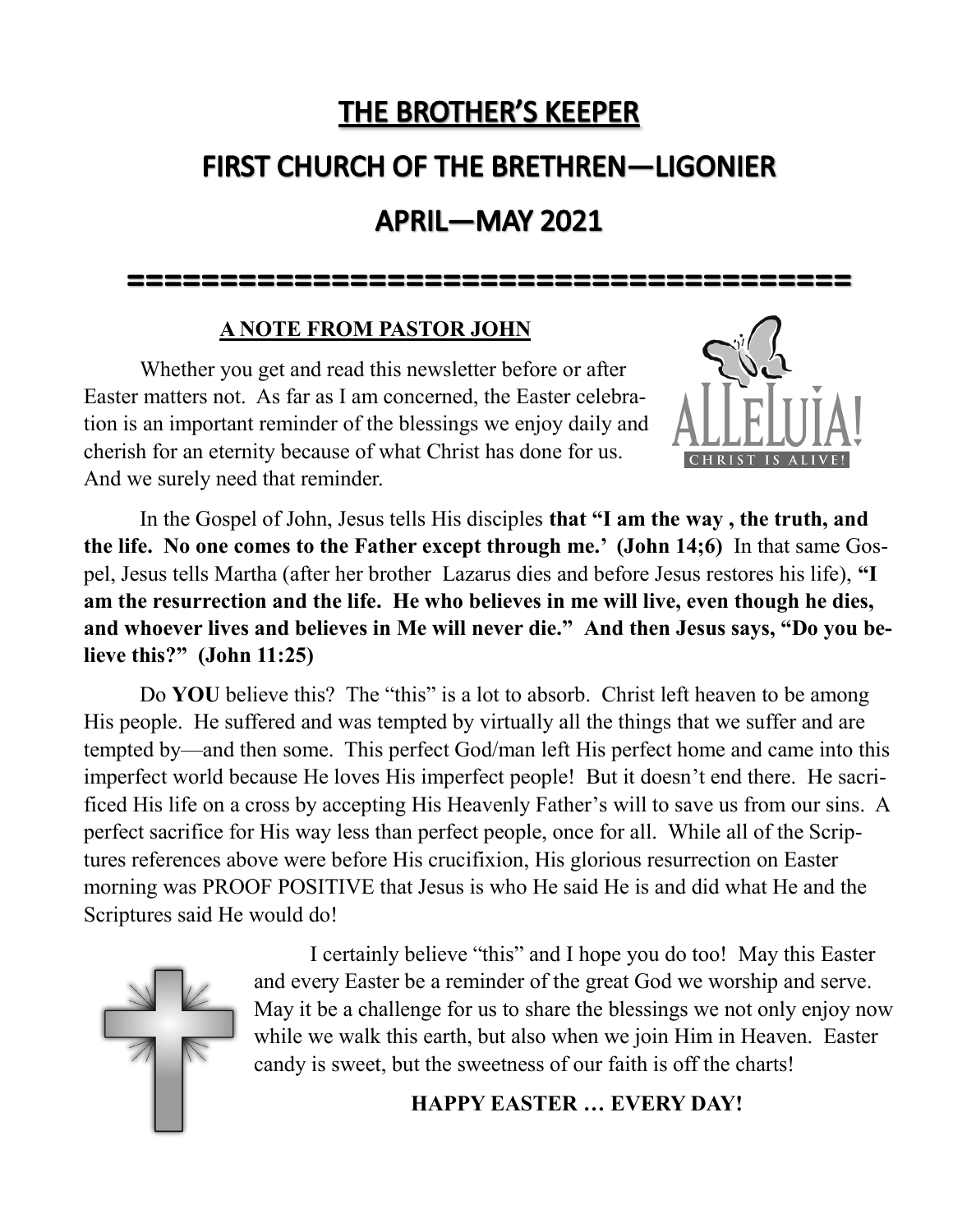**Dear Church Family**: We want to thank each and every one of you from the bottom of our hearts for all of your love, support, kind words, prayers, cards, visits, food, and gifts during John's recent illness and his passing.



Thank you to the Deacons for the food gift card, love, visits and support during John's illness and for the lovely service at the funeral home.

Thank you to Pam Zimmerman for playing the piano at John's funeral – beautiful as always. Thank you, Pastor John and Susan for your visits. John enjoyed them. Thank you for the beautiful service for John. I know he was smiling down on us.

Thank you to the Women's Fellowship for their kindness and all they did. And to Sherry and Lyle and the Luncheon Committee for all of their work preparing and serving John's funeral meal. Again, we thank everyone named or unnamed. You all have touched our hearts by your generous acts of kindness and support.

We miss John dearly. He touched the lives of so many people. He is now in God's arms free of pain and suffering.

God Bless you all in Christian love. The McInchok Family

Debbie, Dana, Dave, Quinn, Brock, Michael and Celeste.

\*\*\*\*\*\*\*\*\*\*\*\*\*\*\*\*\*\*\*\*\*\*\*\*\*\*\*\*\*\*\*\*\*\*\*\*\*\*\*\*\*\*\*\*\*\*\*\*\*\*\*\*\*\*\*\*\*\*\*\*\*\*\*\*\*\*\*\*\*\*\*\*\*\*



### **JUST A REMINDER … FOOD COLLECTION PROJECT DURING LENT SPONSORED BY THE WITNESS COMMIS-**

**SION …** This outreach project for our church, sponsored by the Witness Commission will be ending on Easter Sunday, April 4. As a reminder, we're asking you to finish filling the tote bags that were provided for this collection. The list of suggested food items were

provided with the tote bags. The Witness Commission will distribute the food items once it is all brought to the Church. Remember what the article in the February – March Newsletter said --- "Lent is often considered a time to **give up** something (usually a bad habit!!). This year we are asking that you **give** to those in need in our community. Thank you for your generous heart." Please see Debbie McInchok or any member of the Witness Commission if you have any questions.

# **THANK YOU TO ALL WHO PARTICIPATED IN THIS LOVING PROJECT AND THANK YOU TO THE WITNESS COMMISSION FOR ORGANIZING IT.**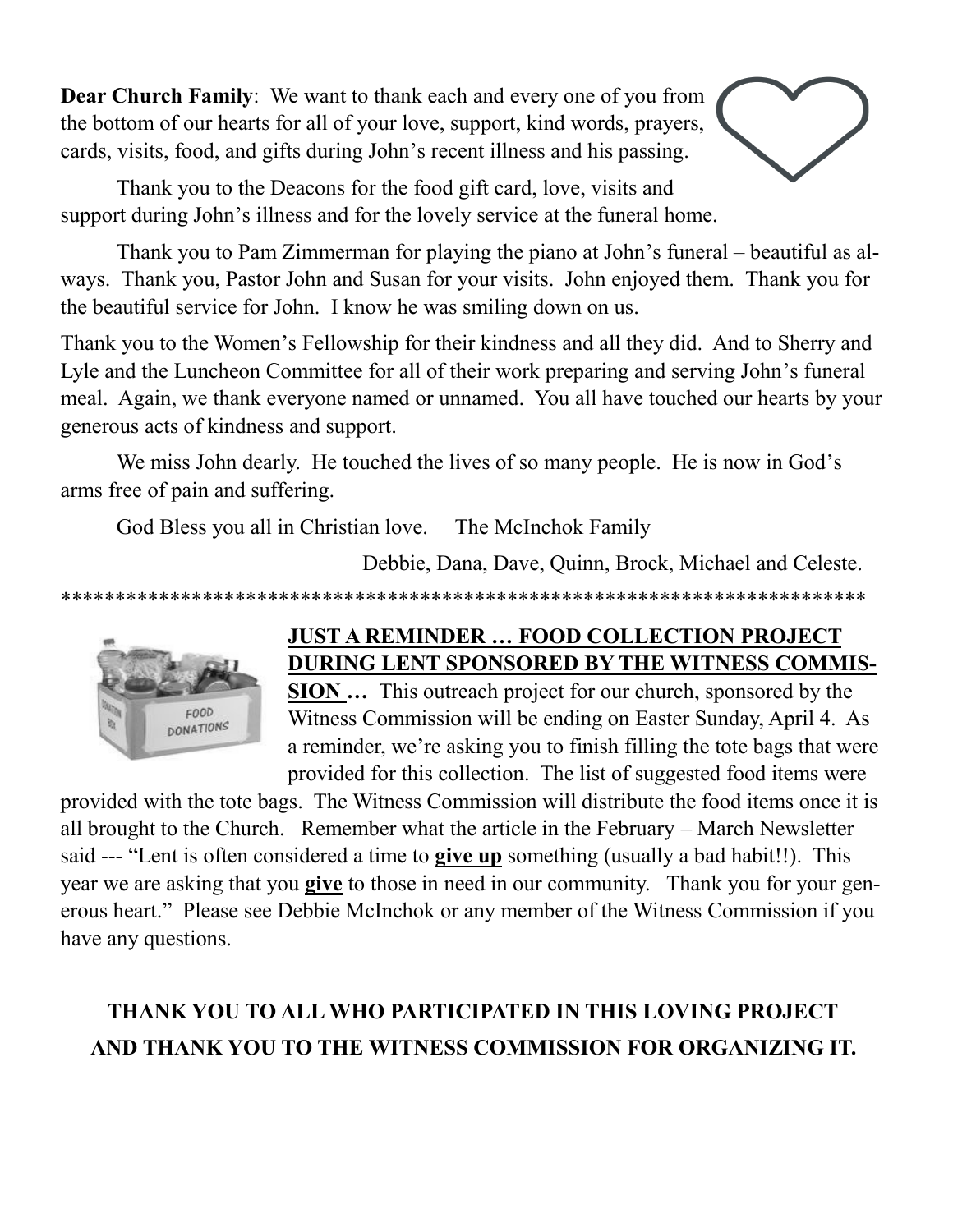

THE SEASON OF LENT, began with Ash Wednesday on February 17<sup>th</sup>. Each Sunday during Lent, we have been on the "**Journey of Life"**, our sermon theme for our Sunday Morning Worship. Our Lenten journey has taken us on the path Jesus took and Easter Sunday morning we will be celebrating

Jesus' victory over death, after dying for our sins, and conquering death on the cross.

**LOVE FEAST AND COMMUNION** will be celebrated on Maundy Thursday, April 1 at 7:00pm, in the Fellowship Room. All are welcome to attend. We thank the Deacon Board for their efforts in preparing for this most meaningful service.

**GOOD FRIDAY**, April 2. Schedule some quiet time on Good Friday to reflect on the life of Jesus, how He lived, and how He died for our sins. Take some time in your day for silent prayer and confession.

**"For God so loved the world that He gave His one and only Son, that whosoever believes in Him should not perish but have eternal life." John 3:16**

**EASTER MORNING SONRISE SERVICE** – Set your alarm and get up early to attend the **Easter Sonrise Service at 6:30am**. The service will be followed by a continental breakfast. Please plan to join us. Then ….



**JOIN US FOR SUNDAY SCHOOL AT 9:30am** – Classes for all ages from the little ones through adults .



**COME TO THE EASTER SUNDAY CELEBRATION SER-VICE AT 10:30 am** as we lift our praises to the Lord and celebrate the resurrection of our Savior Jesus Christ. **AND** …

**SHARE THE CELEBRATION OF EASTER:** Invite a friend who doesn't have a church

home to join you for the Easter Sunday Celebration Worship Service. The resurrection of Jesus is too special to keep it to yourself!

### **NAME THIS HYMN …**

Verse 1: Years I spent in vanity and pride, caring not my Lord was crucified, Knowing not it was for me He died on Calvary.

Verse 2: By God's Word at last my sin I learned – then I trembled at the law I'd spurned, Till my guilty soul imploring turned to Calvary."

**Chorus**: Mercy there was great and grace was free, pardon there was multiplied to me. There my burdened soul found liberty."

**"When they came to the place called the Skull, there they crucified Him." Luke 23:33**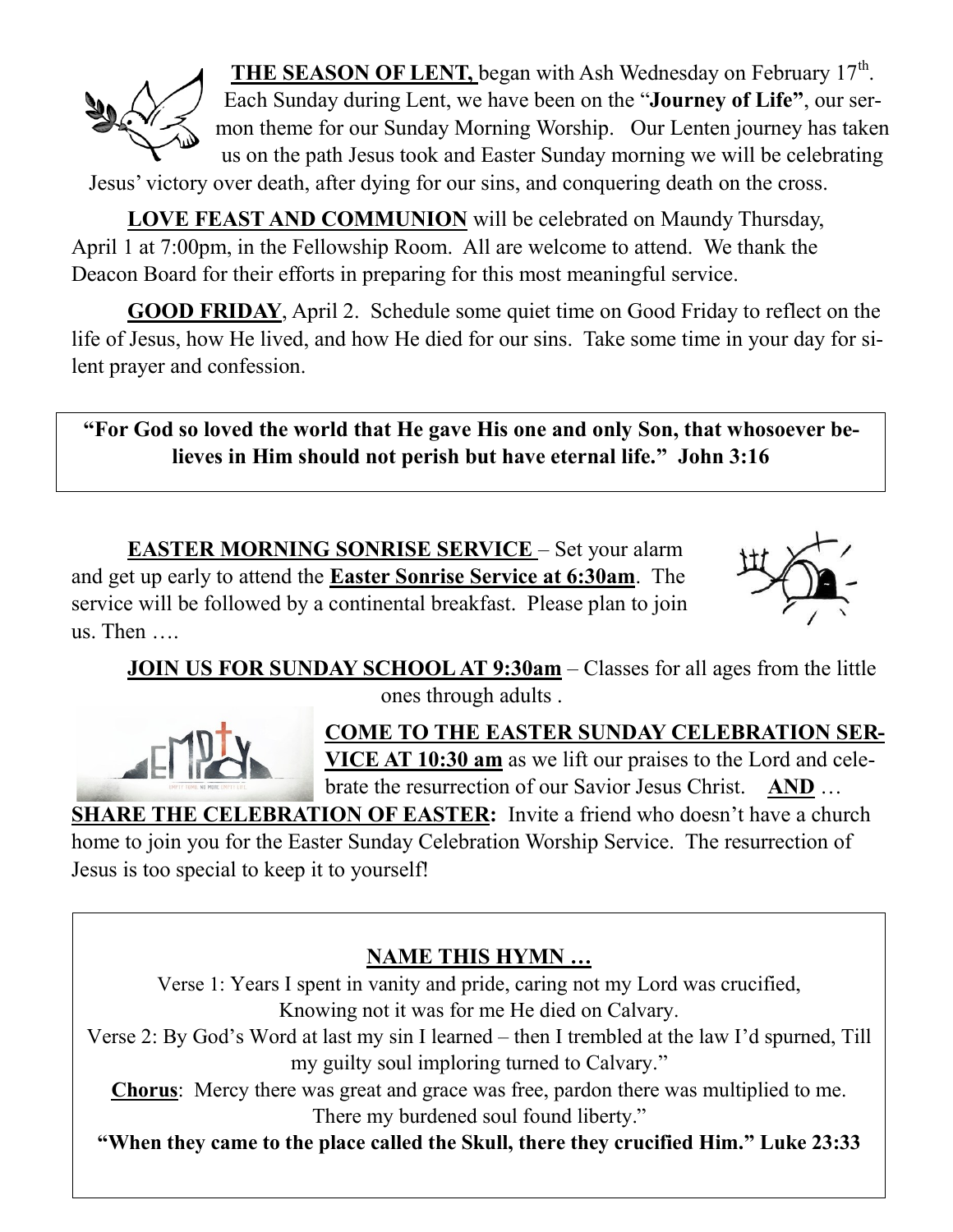

**WHO "DUN" IT?** With the employ of Pinkerton, Scotland Yard, the FBI, the Pennsylvania State Police, as well as local law enforcement, we are proud to announce that the mystery that occurred the beginning of Lent, was recently solved.. People have been asking: "Who changed the sign out in front

of our church?" Now before the guilty are overwhelmed with a sense of guilt, behold! It is good news! Folks love the message as concerns Lent on our Church sign. So please … Michele and Tracy Black, please step forward and make yourselves known. We will not gush all over you with praise, but instead we send forth a hearty "THANK YOU". And by the way, you will win a great prize: For the rest of your natural lives, you will be given the front pew for all Worship services! Just kidding! If you like to hide behind the sound board, you can still do so. In any event, thanks for what you thought was a "behind the scenes" ministry!

**ATTENTION: MEN OF ALL AGES!** Join us the second Saturday of the month at 9:00am for a time of food, fellowship, and prayer. At each gathering we have a **GREAT** breakfast prepared under the leadership of Frank Kwak, Jeremy Peiffer, Lee Rummel, and Lyle Boyd We then hear a testimony from someone different at each get-together as to how their faith has made a difference in their lives. We close our time together with prayer — and … we accomplish this is less than 90 minutes! Invite your



neighbors and friends and join us in the Fellowship Hall. Just ask someone who has been attending—you will not be disappointed. **MARK YOUR CALANDAR … Breakfast Date in April is Saturday, April 10th at 9:00am. Breakfast Date in May is Saturday, May 8th at 9:00am. Invite a friend to attend with you!**



**… And, WOMEN'S FELLOWSHIP NEWS** … The Women's Fellowship met on March 14 with 11 ladies attending. We updated our "We Care Program" and "Funeral Dinner" guidelines. We distributed some of our money to different organizations. We are having a Mother's Day Lunch on May 2nd and a Christmas Party on July 25. We are still undecided about the

Bazaar/Basket Party. Maybe do Apple Butter again. As COVID is still lingering, things and are questionable. As time moves on, pray for each day to be better so we can move on with our lives. Thank You.

Cathy McMaster, President of Women's Fellowship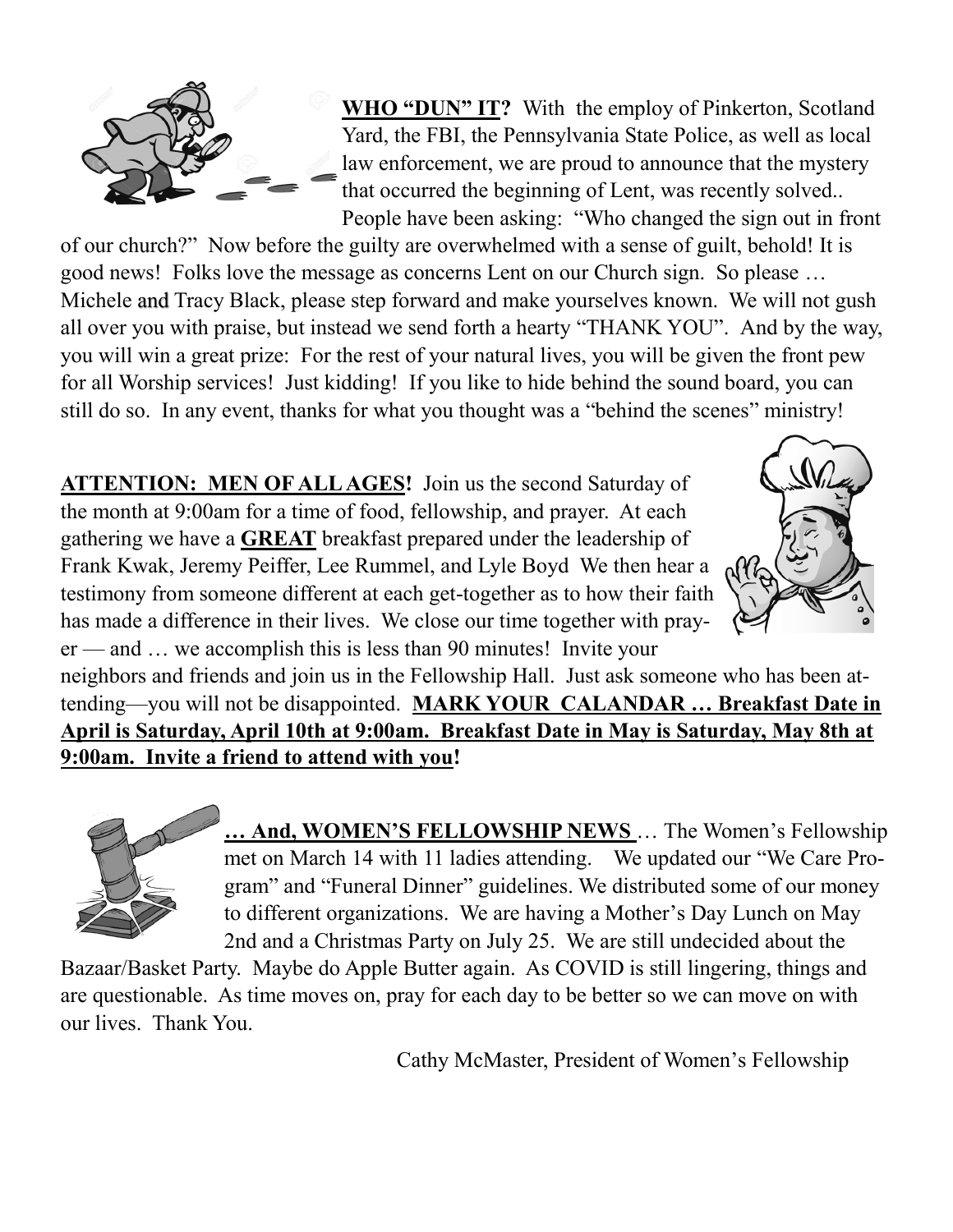**"THE PURPLE SHAWL"** … We copied this devotional written by Xochitl Dixon, in **Our Daily Bread** Devotional from Friday, March 19th. The Scripture reading was from Romans

15:30. Maybe you read it during your devotion time—"While serving as my mom's live-in caregiver at a cancer center hundreds of miles away from home, I asked people to pray for us. As the months passed, isolation and loneliness sapped my strength. How could I care for my Mom if I gave in to my physical, mental, and emotional exhaustion? One day a friend sent me an unexpected care package. Jodi had crocheted a purple prayer shawl, a warm reminder that we had people praying for us daily. Whenever I wrapped the soft yarn around my



shoulders, I felt God hugging me with the prayers of His people. Years later, He still uses that purple shawl to comfort me and strengthen my resolve. The Apostle Paul affirmed the importance and spirit-refreshing power of praying for others. Through his passionate request for prayerful support and encouragement during his travels, Paul demonstrated how those who pray for others become partners in ministry. Offering specific requests, the Apostle not only showed his dependence on the support of fellow believers but his trust that God powerfully answers prayer (Romans 15:31-33). We all experience days when we feel alone, but Paul shows us how to ask for prayer as we pray for others. When we're wrapped in the intercessory prayers of God's people—along with the prayer shawls our ladies make—we can experience God's strength and comfort no matter where life takes us."

#### **(Copied from Our Daily Bread Devotional From Friday, March 19, 2021)**

Need we say more about the impact of prayer and the prayer shawls? The  $\Diamond$  prayer shawls the ladies and friends of the church make provide much comfort, warmth and peace, surrounded by prayer. We are so thankful for the church's support of the Prayer Shawl ministry, and for the ladies who faithfully work with their hands to create beautiful shawls and caps. Several prayer shawls were given to members of the McInchok Family as they mourned the loss of John. Individuals who come to Rita's Closet were given prayer shawls when they asked Darlene to prayer with and for them as they were going through a difficult time. We mailed a prayer shawl and cap to a friend in Quakertown undergoing cancer treatments. She was so thankful for it. We sent one to a 14 year old boy going through numerous health issues. Recently fourteen infant and adult caps were donated to the Stahlstown Ministry and the Laurel Area Faith in Action. You'll notice on Sunday mornings, the blankets, caps and even dishcloths are placed in the sanctuary, so they can be a part of our Worship Service and prayer time. The devotional from Our Daily Bread explains just how important the prayer shawls and the prayers that are lifted are to the people who receive them. **REMEMBER:** Let us know if you have a relative, neighbor, a co-worker, or friend who could use a comforting shawl or cap and the prayers that go with it. Stop by the Fellowship Room and visit with us on Thursday mornings and see the work being done … and did we mention that we have coffee, tea, and snacks!!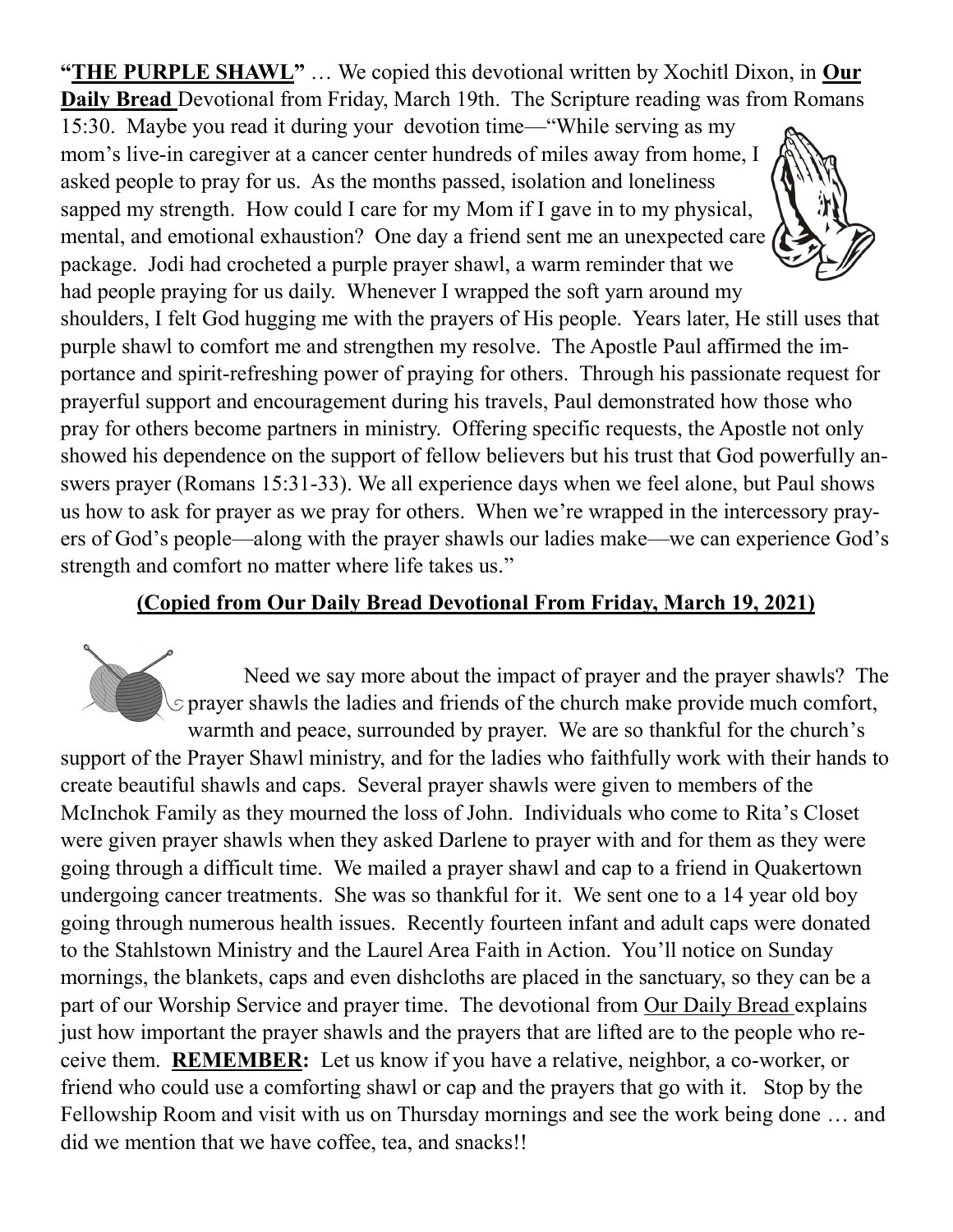# **DID YOU KNOW ???? WE'RE STUDYING THE BOOK OF ISAIAH WEDNESDAY EVENING FROM 6:30PM—7:30PM #1 DO YOU KNOW WHO WROTE THE BOOK OF ISAIAH? #2 DO YOU KNOW HOW MANY CHAPTERS THERE ARE IN THE BOOK OF ISAIAH?**



ters to go., then we hope to move onto the Study of Revelation. (Did we mention we have refreshments??!!) We're **all** students of the Word. Reading the Scripture, looking over the study sheets that are handed out, prayer, and discussion really help to bring understanding. The fellowship and snacks also help!! We're a very informal group of "students".

**IN THE LAST ISSUE OF THE BROTHER'S KEEPER** we shared an

article from the Church of the Brethren News Services about the Eyn

COME JOIN OUR



Churches in Nigeria (Ekklesiyar Yan'uwa A Nigeria). Pastor Bulus Yakuru of the Church of the Brethren in Nigeria has been released by his abductors Church of the Brethren after being held since December 24, 2020. Praise the Lord for answered prayer. Yakuru was held by the Boko Haram, which is a militant group that has declared allegiance with ISIS. Yakaru was abducted when Boko Haram attacked his village of Pemi, just before Christmas. Seven were killed in the attack. Boko Haram also burned down a church and several houses during the attack. There are six other people who were abducted. As of now, it is not known for sure what happened to them. Boko Haram also took credit for kidnapping 300 school boys in Northwest Nigeria in December. The militant group has also been attacking Chibok, an area in Nigeria, every two weeks and the chairman of the Chibk community, Nkeki Mutah told CNN that "They want to wipe Chibk out from the surface of the earth." Prayer does work so please continue to keep the people of Nigeria, the Churches, Pastors and the people in prayer. Pray that peace will come to Nigeria—and the world that God created.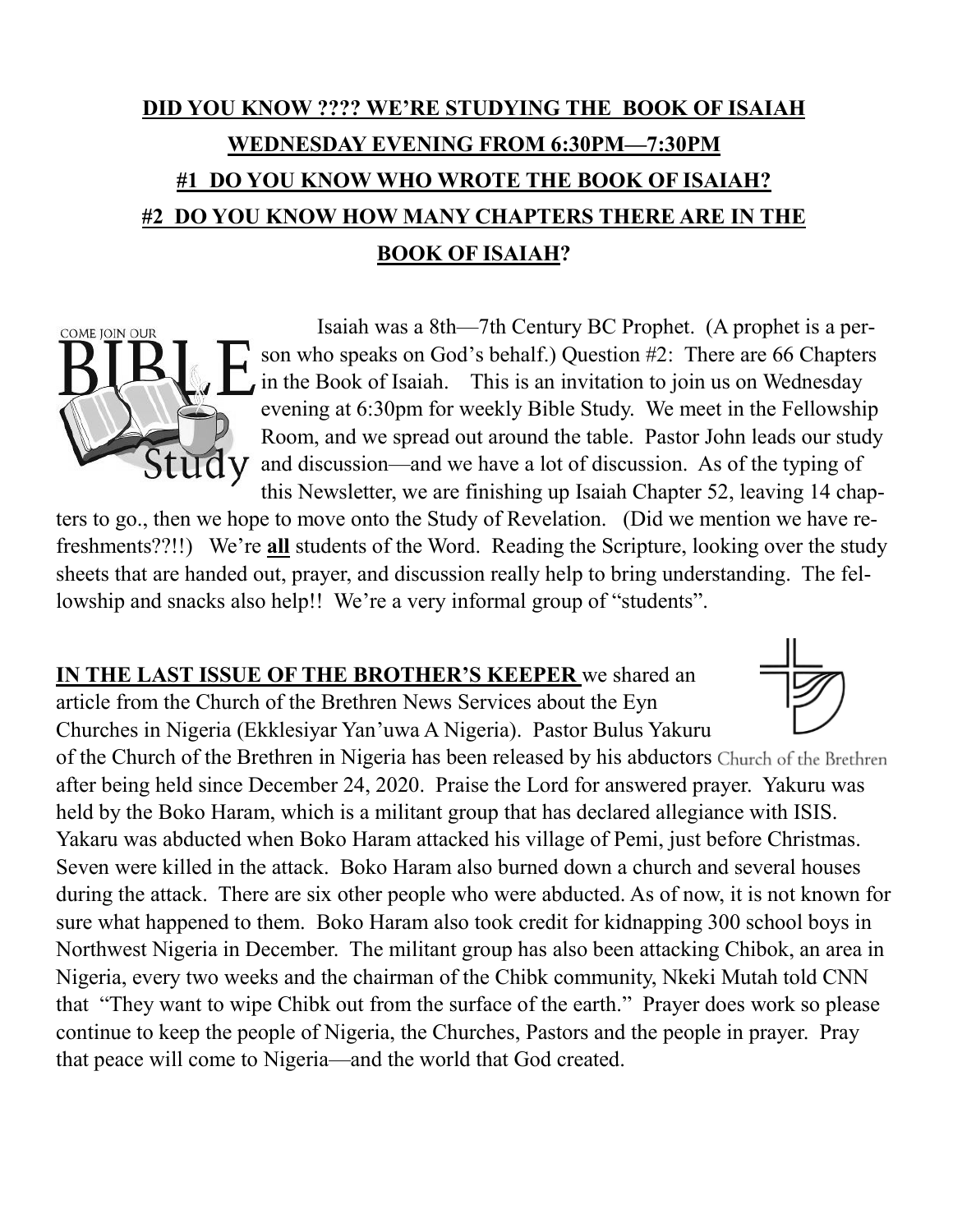

## **COMING SOON AT AN INTERNET CONNECTION NEAR YOU!**

You may recall over a year ago the Church Board approved the development of a website for the church. A website

developer was hired to help in this effort. Despite developmental efforts being slowed because of the pandemic, work did continue and in the next month or two, the work done will be ready for "prime time".

#### **QUESTION: "What is so great about a website?" ANSWER: "A lot"**

The website will contain the latest and greatest information about the church, including a current calendar, pictures of recent activities, copies of "The Brother's Keeper, inspirational writings, directions to our church, service times, contact information and a lot more. So, not only will the website be helpful for those looking for a church home, but also to keep we "oldtimers" informed and up-to-date. So, get your internet connection ready and be prepared to "surf the web" for a look at YOUR church! Details at 11!

### **SERVING THE CHURCH OF THE BRETHREN DISTRICT AND**

**BEYOND** ... The Shoe Project Fundraiser—Have you noticed a box or tote of shoes, that have been put together as a pair with rubber bands? Maybe you've noticed a church member adding shoes to the box or tote. Ever wonder what it's all about? Our congregation collects used—but in good shape—shoes as we support the **Shoe Project Fundraiser for EL** 



**HOGAR DE NINOS EMMANUEL.** As of February 1, the shoe project has received 2,400 pairs of shoes packed and ready for shipment at the ICA Building in Jerome. That's just 100 pairs short of the 2,500 pairs needed to have free shipping provided by f**unds2orgs**. Every extra pair of shoes adds to shipment and to the amount of profit for the orphanage. So, please continue to bring your shoes to the church, put a rubber band around them and place them in the box (or tote) with the others that have been donated. The next packing date is Monday, April 12. We are encouraged to collect and save shoes during the winter months as well and store them at the church. The funds received help people and families in need.

## **CELEBRATE MOTHER'S DAY—SUNDAY, MAY 9**

\*\*\*\*\*\*\*\*\*\*\*\*\*\*\*\*\*\*\*\*\*\*\*\*\*\*\*\*\*\*\*\*\*\*\*\*\*\*\*\*\*\*\*\*\*\*\*\*\*\*\*\*\*\*\*\*\*\*\*\*\*\*\*\*\*\*\*\*\*\*\*\*\*\*\*

**"Of all the earthly things God gives, there's one above all others; it is the precious, priceless gift of loving Christian Mothers."**

**"The virtues of Mothers are visited on their children."**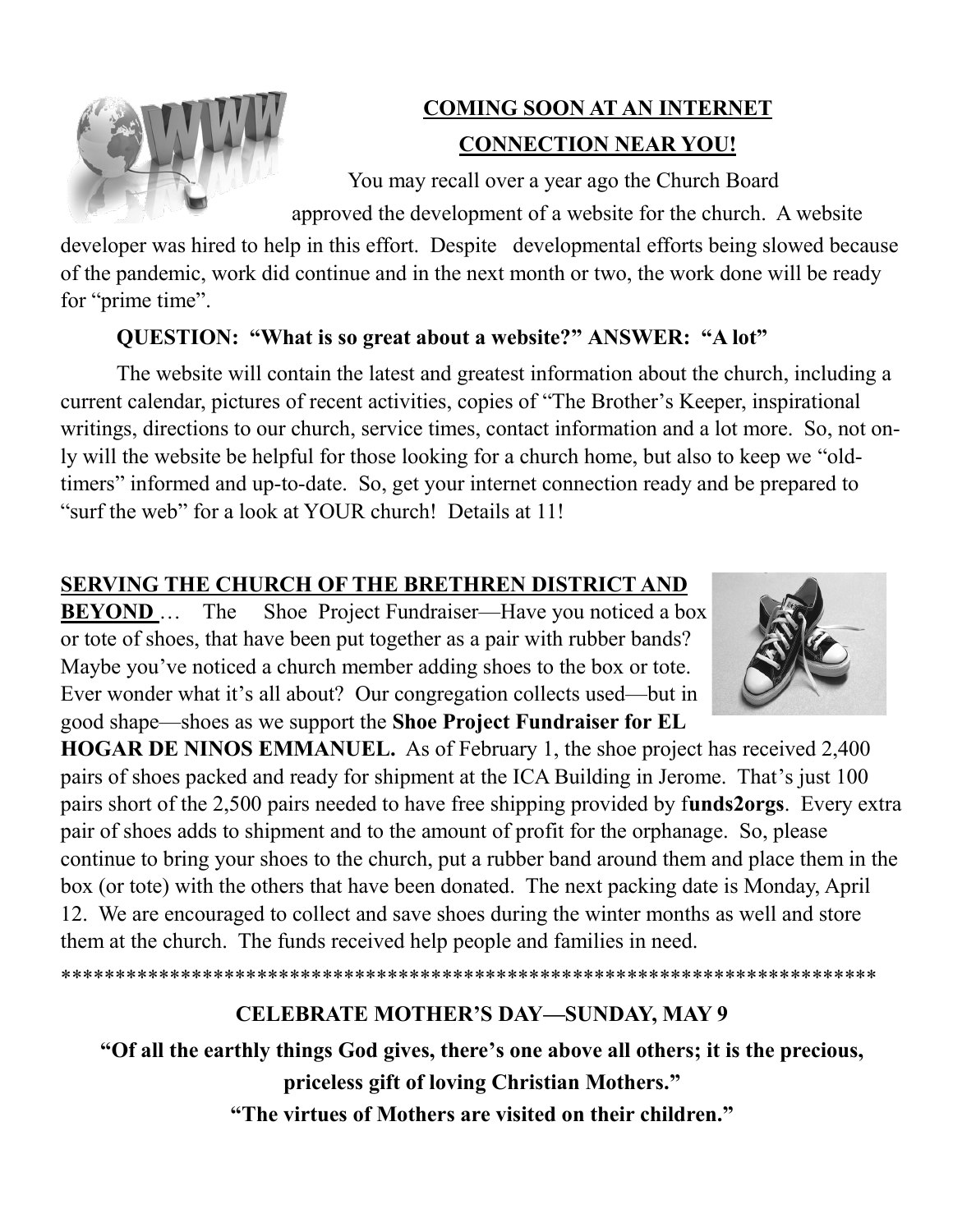#### \*\*\* **CHURCH FAMILY** \*\*

#### **ANOTHER NEW MINISTRY HAS "SPRUNG UP"**

**"Bear one another's burdens, and so fulfill the law of Christ." Galatians 6:2** We all know that when someone has cancer it not only effects that person, but it puts stress on the whole family. Well two families are going through the stress of chemotherapy treatments right now and we can help relieve some of that stress. I have started a "Meal Train" in our Church. "How can help?" you ask. Below is a list of the things you can do …

 1. Pick up a gift card for a local restaurant so the family going through this stressful time will be able to pick up a meal on the way home from their treatments.

2. If you like to cook, a homemade meal would be nice: Soups and comfort foods will work. Please contact me and I will let you know when each person is having treatments and we can set-up a delivery plan. My cell phone is 724-331-2228. Please feel free to contact me anytime. Thank You. Stacey Knupp

**\*\*\*\*\*\*\*\*\*\*\*\*\*\*\*\*\*\*\*\*\*\*\*\*\*\*\*\*\*\*\***

**\* AND SPEAKING OF CARING**—Already this year our church family and community have suffered the loss of three individuals that made a difference in the lives of others: Bob Zimmerman, Charles Harr, and John McInchok. Please keep these families in your prayers, and if you have a moment, drop them a note or make a phone call, asking if there is anything you can do to help them in any way. These men spent a lot of years touching lives and are truly missed—not only by the community and church family, but especially by their immediate families. Sharing the love of Christ one person at a time.

**\* RITA'S CLOSET is also a fairly new ministry of the Church ...** As many of you know, this ministry is organized by Darlene Rummel to help folks in our community who have a need. She has received many donations of clothing for men and women, and children and there is also a "fun" table with items for the kids—including toys, puzzles, books and some children's clothing. Darlene uses some of the funds donated to the Ministry for clothing items for children. RITA'S CLOSET is open Monday from 10am—6pm. If you want to make a donation of clothing and this time doesn't work for you , please give Darlene a call to make special arrangements. Several folks from the congregation have volunteered their time to help with Rita's Closet sorting and organizing. Feel free to stop by and visit .Darlene has put her time, energy and heart into this muchneeded ministry in our community. If you would like to make a donation of clothing or if you would like to donate some of your time with Rita's Closet, organizing donations, please give Darlene a call.

**"For God is not so unjust as to overlook your work and the love which you showed for His sake in serving the saints, as you still do." Hebrews 6:10**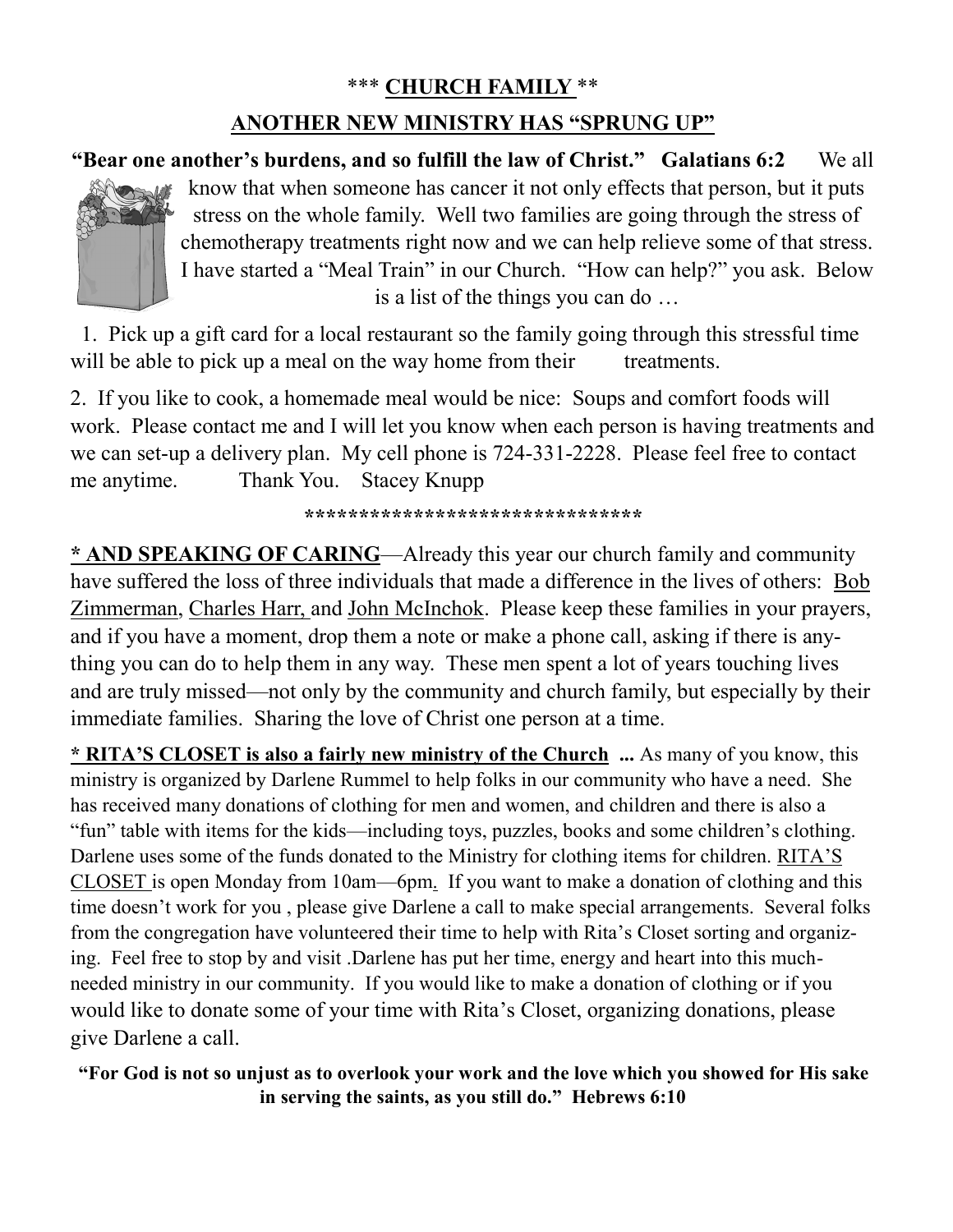# **DON'T FORGET … CELEBRATE MOTHERS DAY SUNDAY, MAY 9th**

A WEEK OF TRIBUTES TO MOM: To celebrate the special woman in your life, use a quote a day the week before Mother's Day, or honor her with tributes the whole week after. Write one of these quotes (or one of your own) on a card, make a message into a placemat, tape one to the bathroom mirror—get creative! Every day of the week is a good day to celebrate her love and show her yours. Write a Bible Verse or a note on an index card the week before Mother's Day. Each day place one beside her cup of coffee or tea, on her night stand, tuck it in her bible—be creative! Here are a few suggestions—be creative / come up with some of your own!: "Being a mother is learning about strengths you didn't know you had." "Mother love is the fuel that enables a normal human being to do the impossible." "The Mother's heart is the child's schoolroom."

#### \*\*\*\*\*\*\*\*\*\*\*\*\*\*\*

**ANOTHER NEWSLETTER IS FINISHED!** We'll be working on the June-July Brother's Keeper before you know it. Please help by submitting an article—or two for the Brother's Keeper. … an update from your Commission / a poem / a project that's going on at the church / a joy in the family. We would appreciate it. Just put it in our mailbox by the middle of May . Thank you. Pastor John & Susan

\*\*\*\*\*\*\*\*\*\*\*\*\*\*\*

**FOR THE KIDS … AND ADULTS TOO! Color this picture and bring it back to Pastor John so he can display it for all to enjoy—put your name on it. I heard he has a sweet treat for all who color it and return it! The congregation will love your work.**